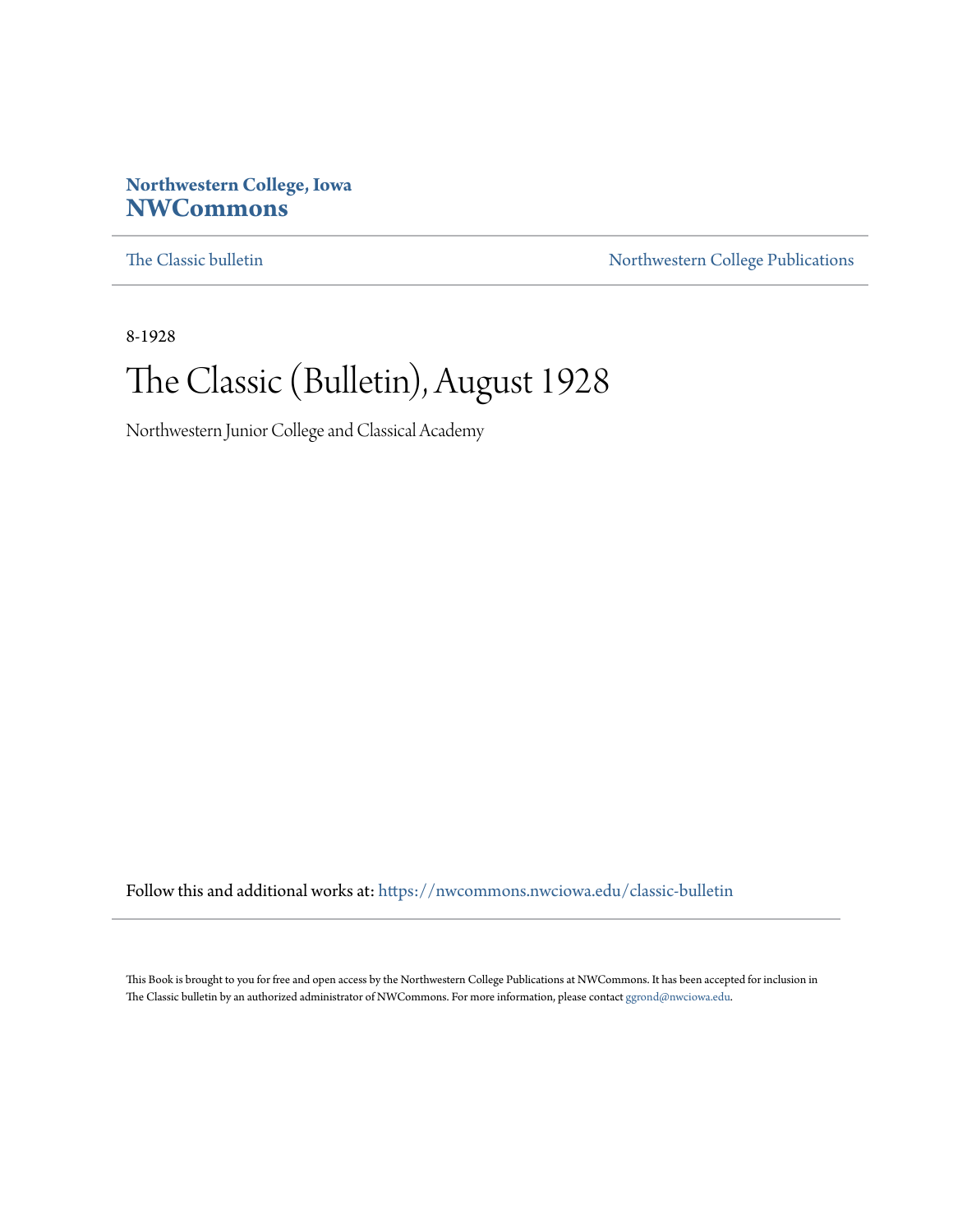

ZWEMER HALL

# Announcements and Daily Programs of the

Forty Sixth year of the Northwestern Classical Academy, and the First year of the Northwestern Junior College.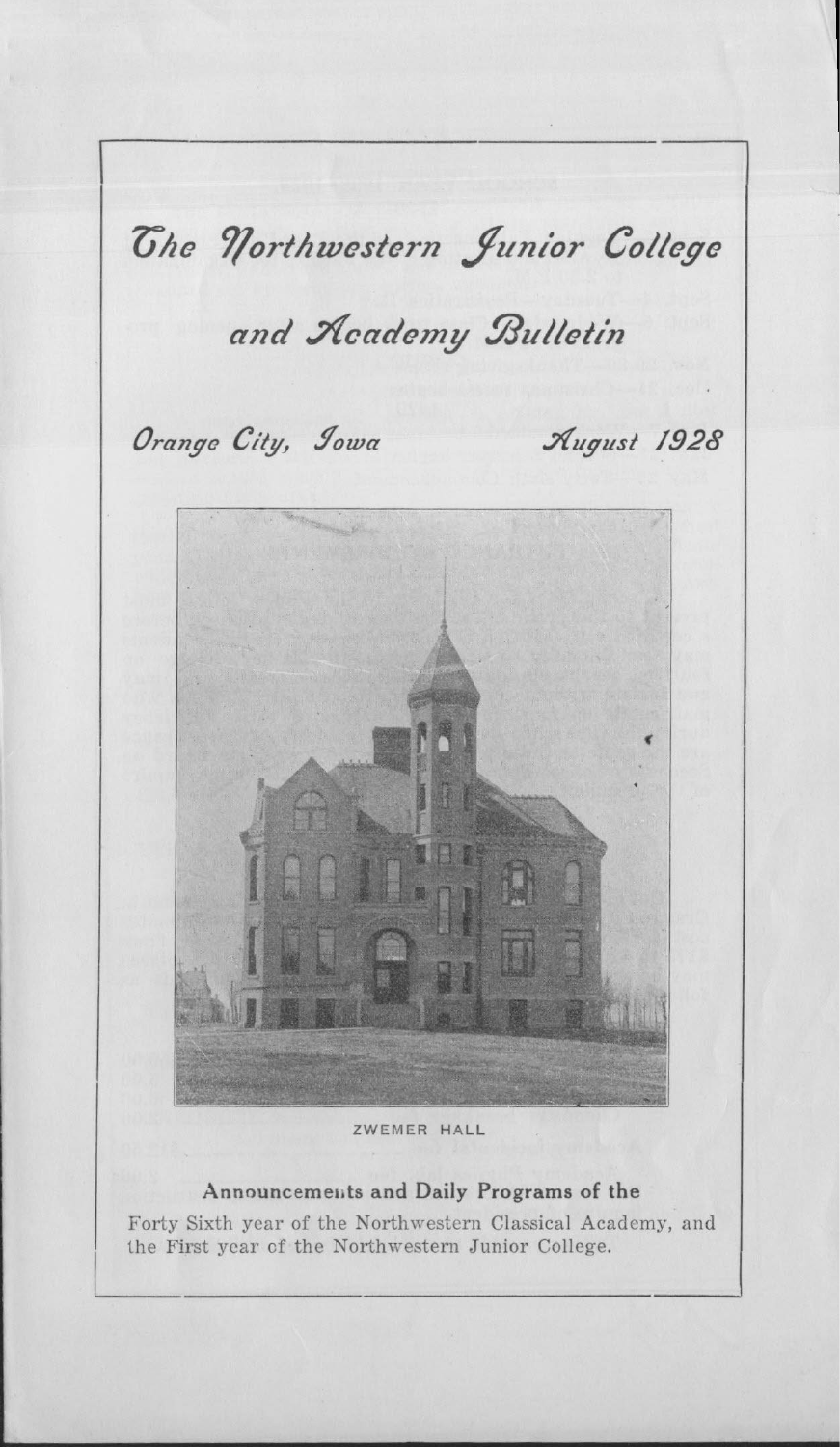## SCHOOL YEAR 1928-1929. 1928

Sept. 3-Regular Fall meeting of the Board of Trustees at 10 A.M. and meeting of the Faculty for Organization to 2.30 P.M.

Sept. 4-Tuesday-Registration Day

Sept. 5-Wednesday-Class work begins after opening program at 10 A.M.

Nov. 29-30-Thanksgiving recess

Dec. 21-Christmas recess begins 1929

Jan. 7-Work resumed

Jan. 21-Second Semester begins

May 29-Forty sixth Commencement

#### ENTRANCE REQUIREMENTS

All candidates for admission to the Junior College must present to the president at the time of registration or before a certified copy of High School or Academy credits. Students may conditionally matriculate in the Junior College on fourteen acceptable units of High School credit, and may matriculate without condition on fifteen units. Students who matriculate on fourteen units must remove their deficiency during the first school year. Specific requirements for entrance are the same as those prescribed by the Iowa State Board on Secondary School Relations. For further information inquire of the president.

#### EXPENSES

Out-of-town students who must secure board and room in Orange City will find the rates very reasonable. The estimates cost for board and room for the entire school year is from \$175 to \$200. A list of available rooms and boarding places may be secured from the president. The cost of tuition is as follows:

# **College Tuition per semester**

| Fewer than ten hours, per hour ___________<br>Chemistry laboratory fee ____________________ 6.00<br>Chemistry breakage fee _____________________ 2.00 | 5.00 |
|-------------------------------------------------------------------------------------------------------------------------------------------------------|------|
| Academy incidental fee _______________________\$12.50                                                                                                 |      |
| For cost of Theoretical and practical music instruction<br>inquire of president.                                                                      |      |
| Tuition payable at the beginning of each Semester.                                                                                                    |      |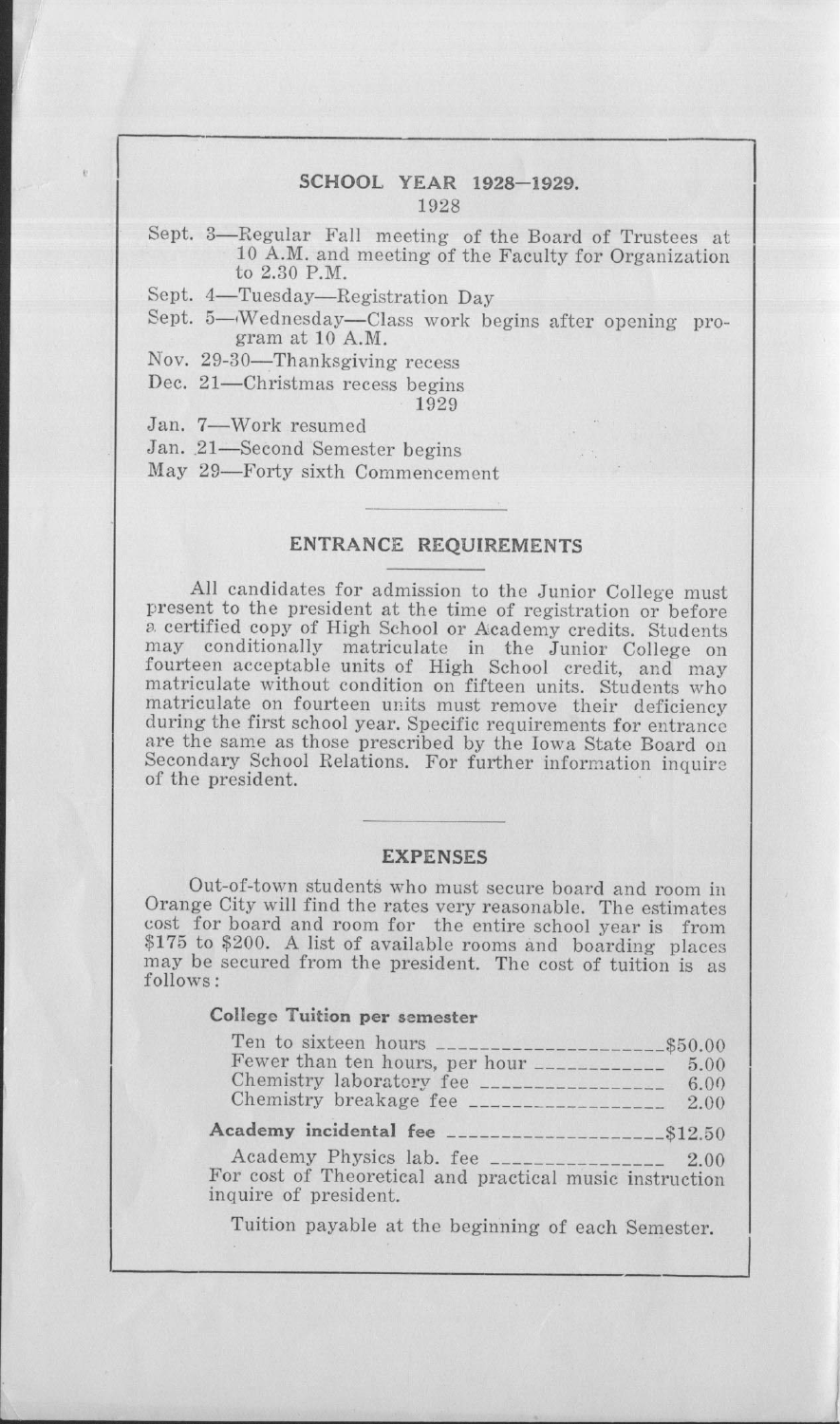#### **STANDING**

The Northwestern Junior College will rank as a fully accredited Junior College, meeting all the standards set by the state and other accrediting agencies. Its faculty, plant equipment, and curriculum meet in every way the new highe standard set by these accrediting agencies.

#### **COURSES**

A wide selection of courses is offered by the Junior College. The two courses required of all students are Bible and Rhetoric. All the other courses are elective. but the student should consult with members of the faculty before selecting his course.

Students desiring to take the Two Year Normal Course should take Psychology and A'merican Government the first year. This course leads to the Third Grade State Certificate which will be granted by the Educational Board of Examiners upon its completion. The complete course will be introduced in accordance with the standard set by this Board.

## **FACULTY**

REV. JACOB HEEMSTRA, A.M. President Bible and Psychology

HIRAM GILLESPIE, A.M. Greek and German

CHARLES VAN ZANTEN, A. M. History and French

ETHEL ADCOCK, A.M. English and Speech

EUNICE BROCKMEIER, A.M. Latin and Mathematics

JACOB DE WIT, A.M. Chemistry

RUTH SIKKINK, A.B. Academy History and Mathematics

MATHILDA KORVER, A.B.

Academy French and English

THEODORE MANSEN, A.B.

Academy English and Latin

 $(Mu, B, B)$ 

,

Acade<br>
(
Music<br>
Athletics v<br>
Clubs will be in Athletics will be in charge of Prof. Van Zanten, and Glee Clubs will be in charge of Miss Korver.